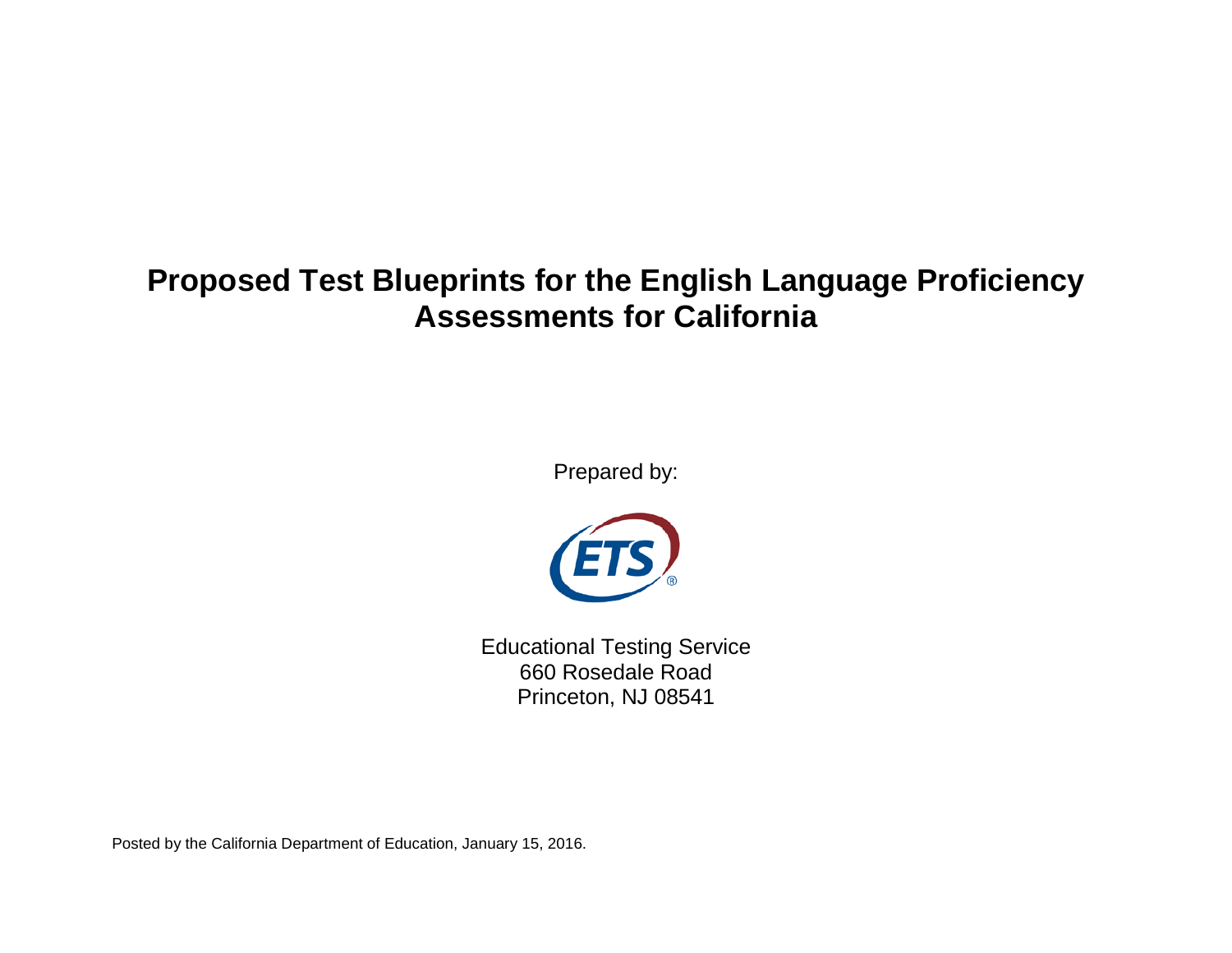The following draft test blueprints are for the English Language Proficiency Assessments for California (ELPAC). The test blueprints provide the proposed numbers of items and points for each task type to be included in an operational assessment. The proposed task types and numbers of items and points are subject to revision in response to a qualitative evaluation of the items after the first pilot test and in response to statistical analyses of the first field test.

All 32 of the ELPAC task types in the test blueprints are designed to be aligned with the California 2012 English Language Development Standards (hereafter the 2012 ELD Standards), which were developed to correspond to the 2010 *California Common Core State Standards for English Language Arts & Literacy in History/Social Studies, Science, and Technical Subjects*. Seven of the 32 task types are adapted from components of the California English Language Development Test (CELDT) that were found to be aligned with the 2012 ELD Standards. The following chart shows the CELDT components that are aligned with the 2012 ELD Standards (as described in the *CELDT Item Alignment to the 2012 English Language Development Standards Report* at [http://www.cde.ca.gov/ta/tg/el/\)](http://www.cde.ca.gov/ta/tg/el/), along with the ELPAC task types that are adapted from those components.

| <b>CELDT Component Aligned with</b><br>the 2012 ELD Standards | <b>ELPAC Task Types Adapted from CELDT</b><br><b>Components</b>          |
|---------------------------------------------------------------|--------------------------------------------------------------------------|
| Listening-Extended Listening Comprehension                    | Listening-Listen to a Story<br>Listening-Listen to an Oral Presentation  |
| Speaking—Speech Functions (Grades 2–12)                       | Speaking-Speech Functions (Grades 2-12)                                  |
| Speaking-4-Picture Narrative (Grades K-5)                     | Speaking-4-Picture Narrative (Grades K-5)                                |
| Reading-Reading Comprehension                                 | Reading-Read a Literary Passage<br>Reading-Read an Informational Passage |
| <b>Writing-Short Compositions</b>                             | Writing-Write about an Experience                                        |

All task types to be used on the ELPAC have been customized to assess English language knowledge, skills, and abilities described in the 2012 ELD Standards. For instance, the listening and reading task types that were adapted from CELDT components will include new types of questions that are designed to assess features of the 2012 ELD Standards. The other 25 ELPAC task types that do not appear on the above chart were specially designed to assess the 2012 ELD Standards.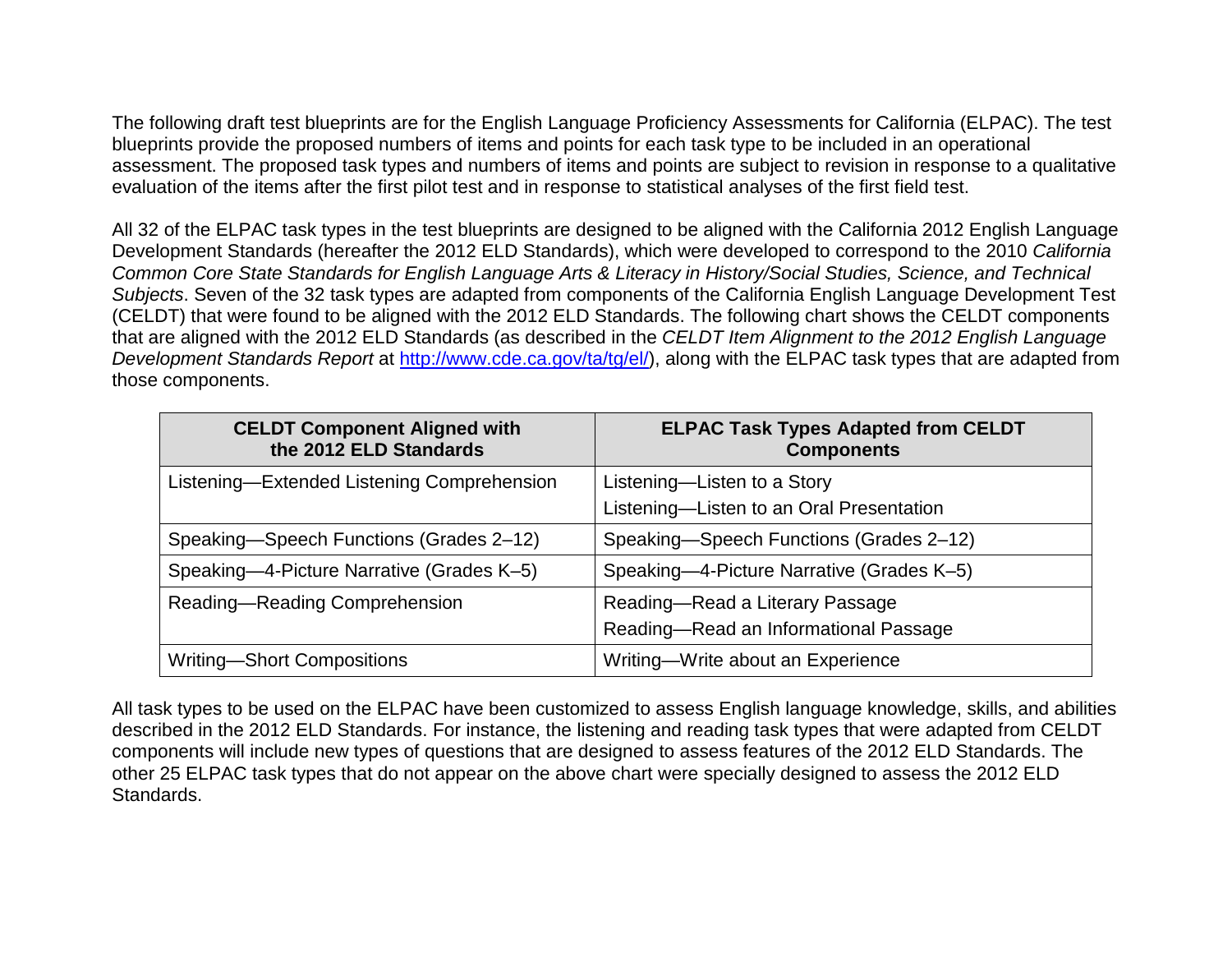Four of the task types assess Foundational Literacy Skills (FLS) in addition to the 2012 ELD Standards. Two of the reading and two of the writing task types assess certain FLS in addition to the 2012 ELD Standards. The two reading task types are Read-Along Word with Scaffolding and Read-Along Story with Scaffolding. The two writing task types are Label a Picture—Word with Scaffolding and Write a Story Together with Scaffolding. In each of these task types, the approach is to present a series of questions that lead from relatively easy questions that assess FLS to relatively difficult questions that assess the 2012 ELD Standards. The FLS questions serve as scaffolding that lead up to the final questions that assess the 2012 ELD Standards. For kindergarten and grade one (K–1), the 2012 ELD Standards call for English learners to be supported during instruction (with substantial, moderate, or light support). Significant time in K–1 is devoted to instruction in FLS. Including questions that assess FLS will ensure that the ELPAC is not more difficult for English learners than their English-only peers. Including questions that assess FLS allows students to build confidence and provides information regarding student command of FLS.

In general, the task types in the test blueprints are presented in the expected order of item difficulty from easiest to most difficult. Some of the relatively difficult task types include assessment of integrated tasks (e.g., writing in response to a reading passage, speaking in response to a listening stimulus). Integrated tasks are included in the ELPAC for two reasons: (1) the 2012 ELD Standards call for students to develop language skills that involve integrated tasks, and (2) communication frequently involves integration of language skills in real life. Scores for integrated task types are allocated to the area of student production (i.e., speaking, writing) that is used to provide the response. Scoring in this manner increases reliability. For instance, if a student reads a letter and then writes a response, it is more reliable to use holistic scoring rubrics to assign a single writing score than it would be to assign separate reading and writing scores. Thus, integrated task types that involve reading and writing contribute to writing scores, and those that involve listening and speaking contribute to speaking scores.

The test blueprints are organized by the four domains, referred to as score reporting categories, specified in federal Title III reporting requirements: listening, speaking, reading, and writing. (Title III also calls for a comprehension score, which will be obtained by combining listening and reading.) The first column provides the task type, and the second column describes whether the task type is comprised of a single discrete item or a set of items, which may go along with a listening stimulus or a reading passage. The second column also shows the number of points that a single discrete item or a full set of items will yield in an operational assessment. The remainder of the columns provide the number of points for the given task type at each ELPAC grade/grade span.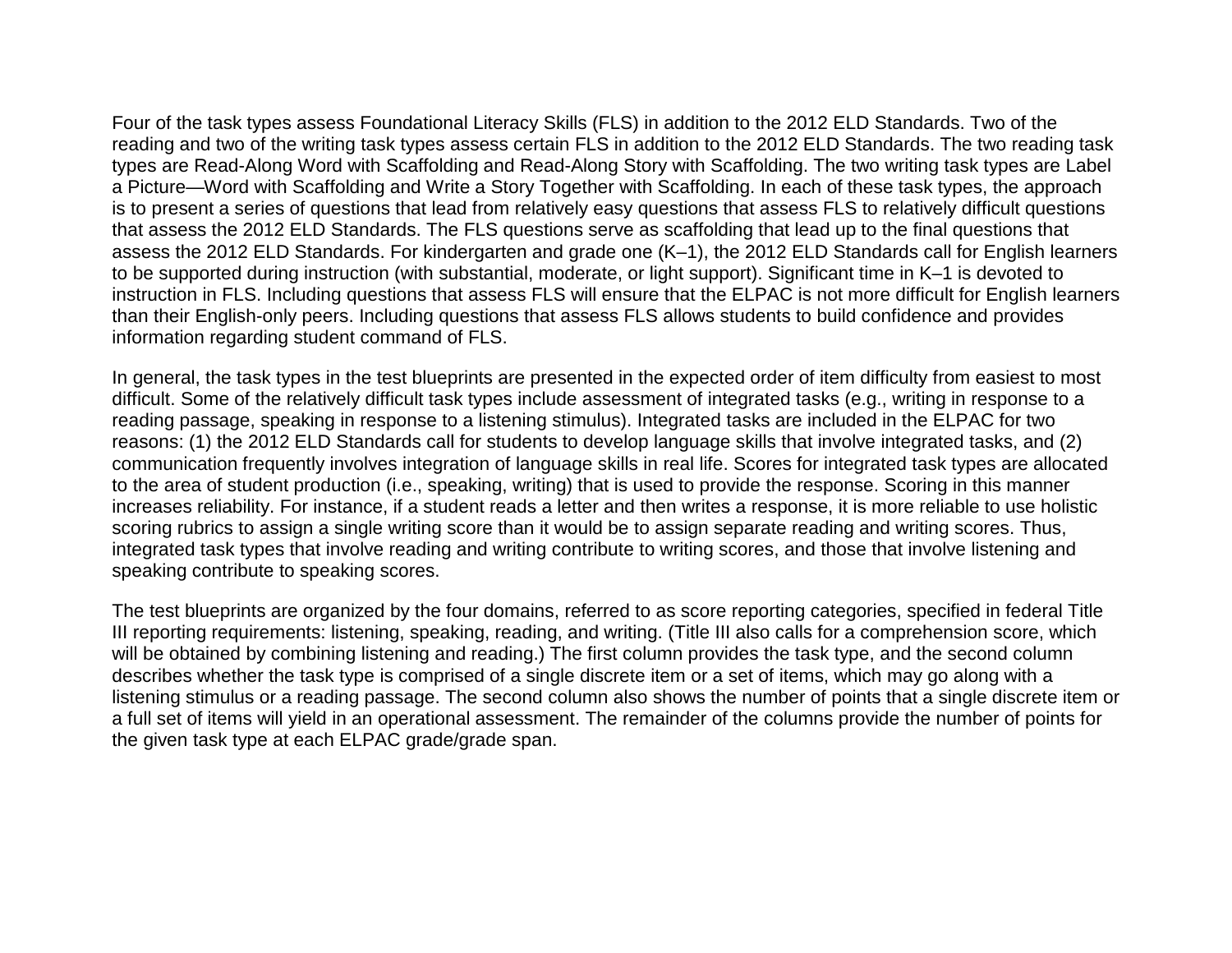#### **Future changes to be made to the test blueprints:**

- Point values may be adjusted further during several stages of the ELPAC design and development effort: the evaluation of pilot test results, analyses of field test statistics, and review of testing times.
- Task type definitions will be added to the beginning of the document (either via hyperlink or by inserting definitions into this document before the blueprint tables).
- Separate tables will be created for the Initial assessment (IA) and Summative assessment (SA).
- The tables in the current version show point values only. When a task type is not being assessed at that grade or grade span, a zero in a cell represents a zero point value. When separate IA and SA tables are created, they will have the following headers showing both the number of items and number of points:

|             | Task Discrete/Set,                                                                                                                 |  |  |  | $3 - 5$ | $6 - 8$ | $9 - 10$ | $11 - 12$ |
|-------------|------------------------------------------------------------------------------------------------------------------------------------|--|--|--|---------|---------|----------|-----------|
| <b>Type</b> | Point Value   Items   Points   Items   Points   Items   Points   Items   Points   Items   Points   Items   Points   Items   Points |  |  |  |         |         |          |           |
|             |                                                                                                                                    |  |  |  |         |         |          |           |

### **Blueprint for Listening**

| <b>Listening Task</b>                    | Discrete/Set,                             |                                                                                            | K              |                |                |                | $\overline{2}$ |                | $3 - 5$        |                | $6 - 8$        |                | $9 - 10$       |   | $11 - 12$ |
|------------------------------------------|-------------------------------------------|--------------------------------------------------------------------------------------------|----------------|----------------|----------------|----------------|----------------|----------------|----------------|----------------|----------------|----------------|----------------|---|-----------|
| <b>Type</b>                              | <b>Point Value</b>                        | Initial Sum. Initial Sum. Initial Sum. Initial Sum. Initial Sum. Initial Sum. Initial Sum. |                |                |                |                |                |                |                |                |                |                |                |   |           |
| Listen to a<br>Classroom<br>Conversation | Discrete,<br>1 point                      | $\overline{4}$                                                                             | $\overline{4}$ | 4              | $\overline{4}$ | 4              | 6              | $\overline{4}$ | 6              | $\overline{4}$ | 3              | 3              | 3              | 3 | 3         |
| Choose a Reply                           | Discrete,<br>1 point                      | $\overline{4}$                                                                             | 6              | $\overline{4}$ | 6              | $\overline{4}$ | 6              | 3              | 6              | $\mathbf{3}$   | 3              | 3              | 3              | 3 | 3         |
| Listen to a Story                        | Set of 3<br>items,<br>3 points per<br>set | 3                                                                                          | 6              | 3              | 6              | 3              | 6              | 3              | 6              | 3              | $\overline{0}$ | $\overline{0}$ | $\overline{0}$ | 0 | 0         |
| Listen to an Oral<br>Presentation        | Set of 3-4<br>items,<br>3-4 points        | 3                                                                                          | 6              | 3              | 6              | 3              | $\overline{4}$ | $\overline{4}$ | $\overline{4}$ | $\overline{4}$ | 8              | 4              | 8              | 4 | 8         |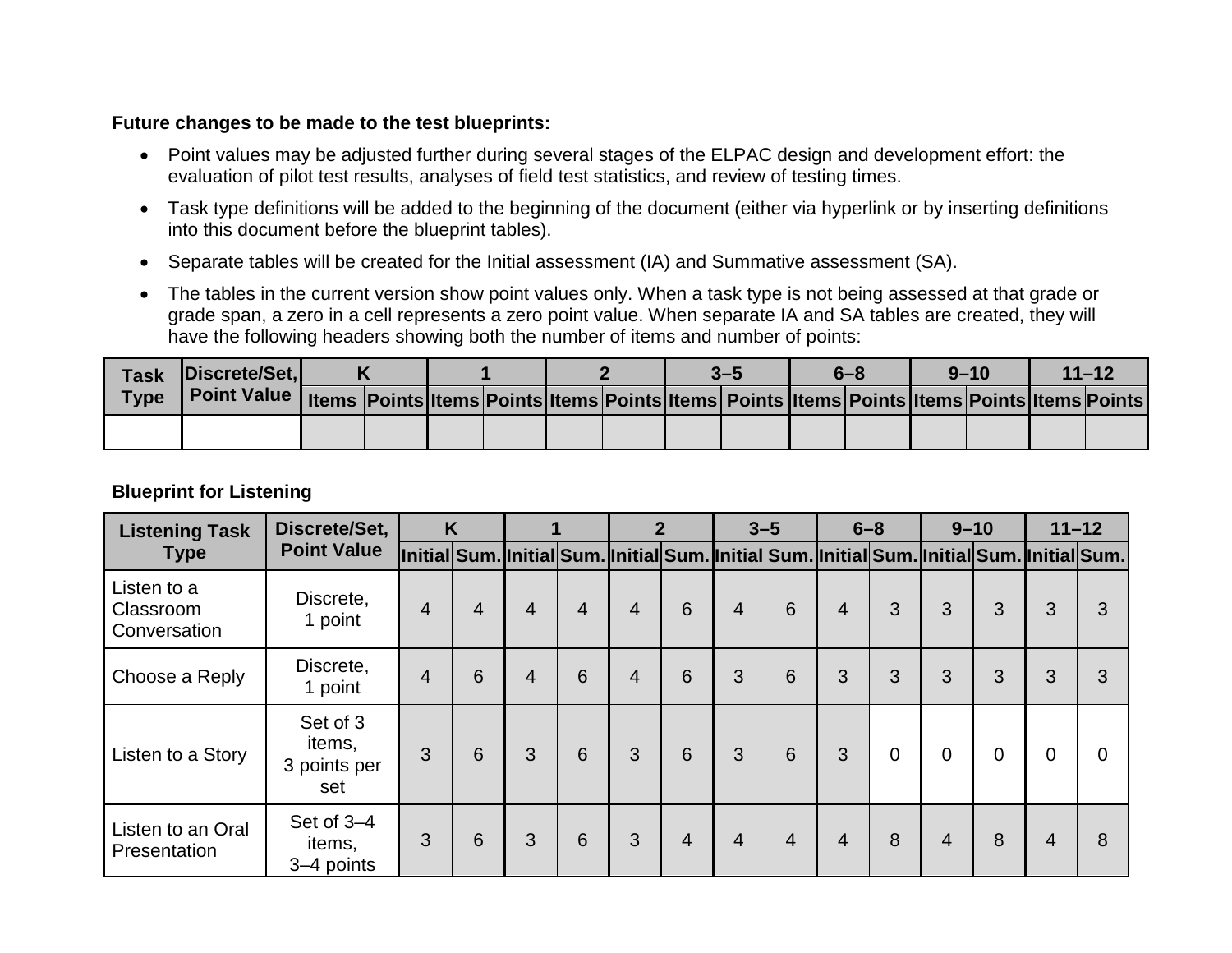| <b>Listening Task</b>                                   | Discrete/Set,                             |                | K  |    |                                                                                            |                |    |    | $3 - 5$ |    | $6 - 8$ | $9 - 10$ |    |    | $11 - 12$ |
|---------------------------------------------------------|-------------------------------------------|----------------|----|----|--------------------------------------------------------------------------------------------|----------------|----|----|---------|----|---------|----------|----|----|-----------|
| <b>Type</b>                                             | <b>Point Value</b>                        |                |    |    | Initial Sum. Initial Sum. Initial Sum. Initial Sum. Initial Sum. Initial Sum. Initial Sum. |                |    |    |         |    |         |          |    |    |           |
|                                                         | per set                                   |                |    |    |                                                                                            |                |    |    |         |    |         |          |    |    |           |
| Listen to<br><b>Speakers</b><br><b>Support Opinions</b> | Set of 4<br>items,<br>4 points per<br>set | $\overline{0}$ |    |    | 0                                                                                          | 0              | 0  | 0  | 0       | 0  | 8       | 4        | 8  | 4  |           |
|                                                         | <b>Total Number of Task Types</b>         | 4              | 4  | 4  | 4                                                                                          | $\overline{4}$ | 4  | 4  | 4       | 4  | 4       | 4        | 4  | 4  |           |
|                                                         | <b>Total Number of Items</b>              | 14             | 22 | 14 | 22                                                                                         | 14             | 22 | 14 | 22      | 14 | 22      | 14       | 22 | 14 | 22        |
|                                                         | <b>Total Number of Points</b>             | 14             | 22 | 14 | 22                                                                                         | 14             | 22 | 14 | 22      | 14 | 22      | 14       | 22 | 14 | 22        |

# **Blueprint for Speaking**

| <b>Speaking Task</b>                                               | Discrete/Set,                                                            |                | K              |          |                                                                                            | $\mathbf 2$    |                |                | $3 - 5$        | $6 - 8$     |                |                | $9 - 10$       |   | $11 - 12$ |
|--------------------------------------------------------------------|--------------------------------------------------------------------------|----------------|----------------|----------|--------------------------------------------------------------------------------------------|----------------|----------------|----------------|----------------|-------------|----------------|----------------|----------------|---|-----------|
| <b>Type</b>                                                        | <b>Point Value</b>                                                       |                |                |          | Initial Sum. Initial Sum. Initial Sum. Initial Sum. Initial Sum. Initial Sum. Initial Sum. |                |                |                |                |             |                |                |                |   |           |
| Talk about a<br>Scene                                              | Set of 3 or 6<br>items,<br>6 or 12 points<br>per set                     | 6              | 12             | 6        | 12                                                                                         | 6              | 6              | 6              | 6              | 6           | 6              | 6              | 6              | 6 | 6         |
| Answer and Ask<br><b>Questions</b><br>(Speaking with<br>Listening) | Set of 3 items,<br>3 points per<br>set                                   | $\overline{0}$ | 3              | 0        | 3                                                                                          | $\mathbf 0$    | $\mathbf 0$    | $\overline{0}$ | $\overline{0}$ | $\mathbf 0$ | $\overline{0}$ | 0              | $\overline{0}$ | 0 | $\Omega$  |
| <b>Speech Functions</b>                                            | Discrete,<br>2 points                                                    | $\overline{0}$ | $\overline{0}$ | $\Omega$ | $\mathbf 0$                                                                                | $\overline{0}$ | 6              | $\overline{4}$ | 6              | 4           | 4              | $\overline{4}$ | 4              | 4 | 4         |
| Speaking-<br>Support an<br>Opinion                                 | Discrete,<br>2 points<br>(Grades $K-1$ );<br>4 points<br>$(Grades 2-12)$ | $\overline{0}$ | $\overline{2}$ | $\Omega$ | 2                                                                                          | $\Omega$       | $\overline{4}$ | $\mathbf 0$    | $\overline{4}$ | $\Omega$    | $\overline{4}$ | 0              | $\overline{4}$ | 0 | 4         |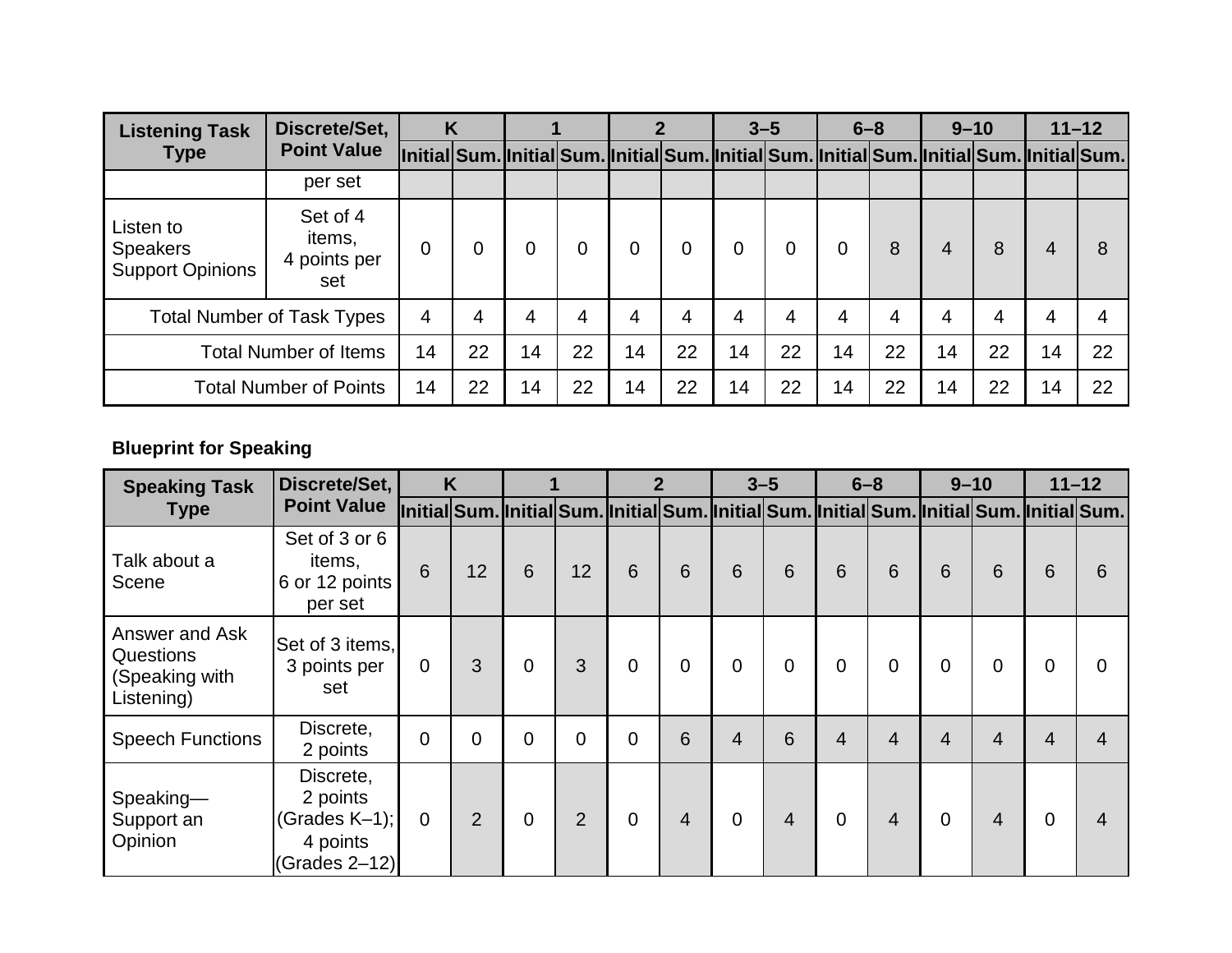| <b>Speaking Task</b>                                                       | Discrete/Set,                          |                | K              |          |             |                | $\overline{2}$ |                | $3 - 5$        | $6 - 8$                                                                                    |                | $9 - 10$       |                |    | $11 - 12$ |
|----------------------------------------------------------------------------|----------------------------------------|----------------|----------------|----------|-------------|----------------|----------------|----------------|----------------|--------------------------------------------------------------------------------------------|----------------|----------------|----------------|----|-----------|
| <b>Type</b>                                                                | <b>Point Value</b>                     |                |                |          |             |                |                |                |                | Initial Sum. Initial Sum. Initial Sum. Initial Sum. Initial Sum. Initial Sum. Initial Sum. |                |                |                |    |           |
| 4-Picture<br><b>Narrative</b>                                              | Discrete,<br>4 points                  | 4              | 4              | 4        | 4           | 4              | $\overline{4}$ | $\overline{0}$ | $\overline{4}$ | $\mathbf 0$                                                                                | $\overline{0}$ | 0              | $\overline{0}$ | 0  | 0         |
| Summarize an<br>Academic<br>Presentation<br>(Speaking with<br>Listening)   | Discrete,<br>4 points                  | $\overline{4}$ | $\overline{4}$ | 4        | 4           | 4              | $\overline{4}$ | $\overline{4}$ | 4              | $\overline{4}$                                                                             | 4              | $\overline{4}$ | $\overline{4}$ | 4  |           |
| Present and<br><b>Discuss</b><br>Information<br>(Speaking with<br>Reading) | Set of 2 items.<br>8 points per<br>set | $\overline{0}$ | $\overline{0}$ | $\Omega$ | $\mathbf 0$ | $\overline{0}$ | $\overline{0}$ | $\overline{0}$ | $\overline{0}$ | $\mathbf 0$                                                                                | 8              | 0              | 8              | 0  | 8         |
| <b>Total Number of Task Types</b>                                          |                                        | 3              | 5              | 3        | 5           | 3              | 5              | 3              | 5              | 3                                                                                          | 5              | 3              | 5              | 3  | 5         |
|                                                                            | <b>Total Number of Items</b>           | 5              | 12             | 5        | 12          | 5              | 9              | 6              | 9              | 6                                                                                          | 9              | 6              | 9              | 6  | 9         |
|                                                                            | <b>Total Number of Points</b>          | 14             | 25             | 14       | 25          | 14             | 24             | 14             | 24             | 14                                                                                         | 26             | 14             | 26             | 14 | 26        |

## **Blueprint for Reading**

| <b>Reading Task</b>                         | Discrete/Set,                                                                                           |   |   |   |  | $3 - 5$ |   | $6 - 8$ | $9 - 10$ | $11 - 12$ |  |
|---------------------------------------------|---------------------------------------------------------------------------------------------------------|---|---|---|--|---------|---|---------|----------|-----------|--|
| <b>Type</b>                                 | Point Value [initial Sum. Initial Sum. Initial Sum. Initial Sum. Initial Sum. Initial Sum. Initial Sum. |   |   |   |  |         |   |         |          |           |  |
| Read-Along Word<br>with Scaffolding         | Set of 6<br>items,<br>3 points per<br>set                                                               | 3 | 6 |   |  |         | 0 |         |          |           |  |
| <b>Read-Along Story</b><br>with Scaffolding | Set of 5<br>items,<br>5 points per                                                                      | 5 | 5 | 5 |  |         | 0 |         |          |           |  |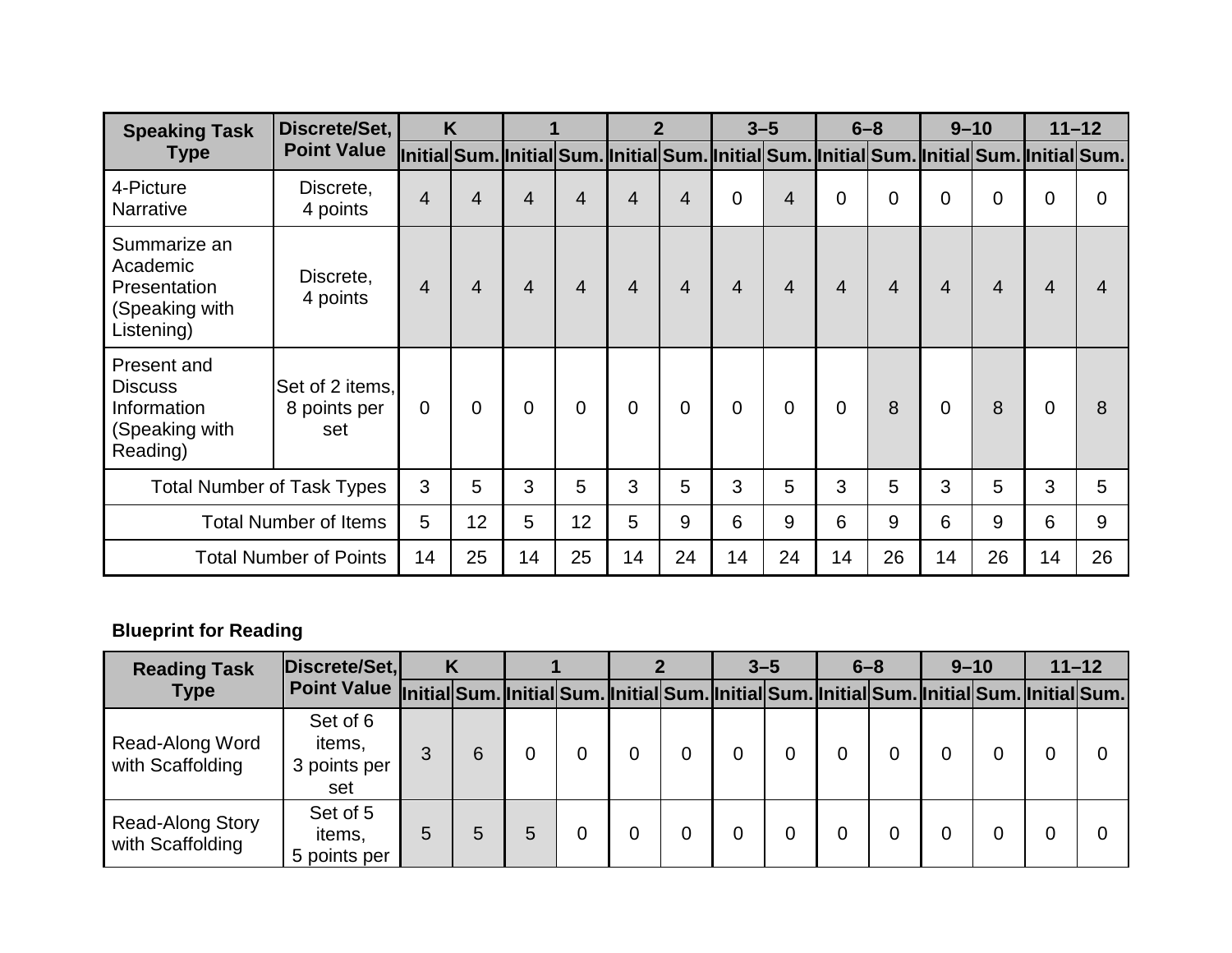| <b>Reading Task</b>                      | Discrete/Set.                                 |                                                                                            | K              | 1              |          |                | $\overline{2}$  |                | $3 - 5$        | $6 - 8$        |                 | $9 - 10$       |                 | $11 - 12$      |                |
|------------------------------------------|-----------------------------------------------|--------------------------------------------------------------------------------------------|----------------|----------------|----------|----------------|-----------------|----------------|----------------|----------------|-----------------|----------------|-----------------|----------------|----------------|
| <b>Type</b>                              | <b>Point Value</b>                            | Initial Sum. Initial Sum. Initial Sum. Initial Sum. Initial Sum. Initial Sum. Initial Sum. |                |                |          |                |                 |                |                |                |                 |                |                 |                |                |
|                                          | set                                           |                                                                                            |                |                |          |                |                 |                |                |                |                 |                |                 |                |                |
| Read-Along<br>Sentence                   | Discrete,<br>1 point                          | $\overline{2}$                                                                             | $\overline{4}$ | $\overline{2}$ | $\Omega$ | $\overline{0}$ | $\overline{0}$  | $\overline{0}$ | 0              | $\overline{0}$ | $\overline{0}$  | $\Omega$       | $\overline{0}$  | 0              | $\Omega$       |
| Read-Along<br>Information                | Set of 3<br>items,<br>3 points per<br>set     | $\overline{0}$                                                                             | 3              | 3              | 0        | $\overline{0}$ | $\overline{0}$  | $\overline{0}$ | $\overline{0}$ | 0              | $\overline{0}$  | $\mathbf 0$    | $\overline{0}$  | 0              | 0              |
| <b>Read and Choose</b><br>a Word         | Discrete,<br>1 point                          | $\overline{0}$                                                                             | $\mathbf 0$    | 0              | 6        | $\overline{2}$ | $6\phantom{1}6$ | $\mathbf 0$    | 0              | $\overline{0}$ | $\overline{0}$  | $\Omega$       | $\mathbf 0$     | 0              | $\Omega$       |
| <b>Read and Choose</b><br>a Sentence     | Discrete,<br>1 point                          | $\overline{0}$                                                                             | $\overline{0}$ | 0              | 5        | $\overline{2}$ | $6\phantom{1}6$ | $\overline{2}$ | 6              | $\overline{2}$ | $\overline{0}$  | $\overline{2}$ | 0               | $\overline{2}$ | $\Omega$       |
| Read a Short<br>Informational<br>Passage | Set of $2-3$<br>items,<br>1 point per<br>item | $\Omega$                                                                                   | $\overline{0}$ | 0              | 3        | 3              | 5               | $2 - 3$        | 8              | $2 - 3$        | $6\phantom{1}6$ | $2 - 3$        | $6\phantom{1}6$ | $2 - 3$        | 6              |
| Read a Literary<br>Passage               | Set of 3-6<br>items.<br>1 point per<br>item   | $\overline{0}$                                                                             | $\overline{0}$ | 0              | 3        | 3              | 6               | $\overline{0}$ | 6              | 0              | $\overline{7}$  | $\Omega$       | $\overline{7}$  | $\overline{0}$ | $\overline{7}$ |
| Read an<br>Informational<br>Passage      | Set of 3-6<br>items,<br>1 point per<br>item   | $\overline{0}$                                                                             | $\overline{0}$ | $\Omega$       | 3        | $\Omega$       | 3               | $5 - 6$        | 6              | $5 - 6$        | $\overline{7}$  | $5 - 6$        | $\overline{7}$  | $5 - 6$        | 7              |
| Read a Student<br>Essay                  | Set of 6<br>items,<br>point per<br>item       | $\overline{0}$                                                                             | $\overline{0}$ | 0              | 0        | $\overline{0}$ | $\overline{0}$  | $\overline{0}$ | $\overline{0}$ | 0              | 8               | $\mathbf 0$    | 8               | 0              | 8              |
| <b>Total Number of Task Types</b>        |                                               | 3                                                                                          | $\overline{4}$ | 3              | 5        | $\overline{4}$ | 5               | 3              | 4              | 3              | $\overline{4}$  | 3              | $\overline{4}$  | 3              | $\overline{4}$ |
|                                          | <b>Total Number of Items</b>                  | 13                                                                                         | 24             | 10             | 20       | 10             | 26              | 10             | 26             | 10             | 28              | 10             | 28              | 10             | 28             |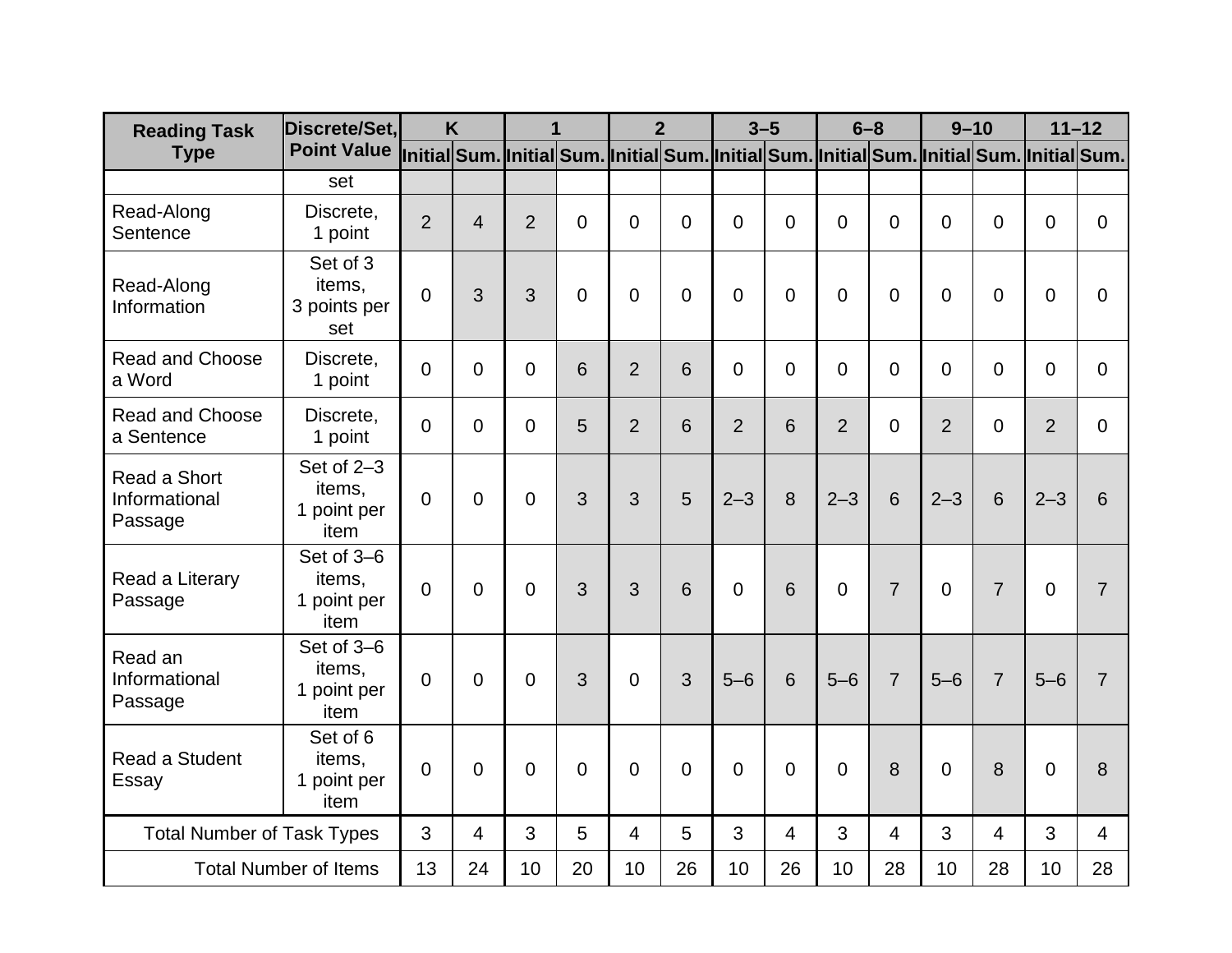| <b>Reading Task</b> | Discrete/Set,                                                                                                  |    |    |    |    |    |    | 3–5 |    | 6–8 |    | $9 - 10$ |    | $11 - 12$ |    |
|---------------------|----------------------------------------------------------------------------------------------------------------|----|----|----|----|----|----|-----|----|-----|----|----------|----|-----------|----|
| <b>Type</b>         | Point Value Initial Sum. Initial Sum. Initial Sum. Initial Sum. Initial Sum. Initial Sum. Initial Sum. Initial |    |    |    |    |    |    |     |    |     |    |          |    |           |    |
|                     | <b>Total Number of Points</b>                                                                                  | 10 | 18 | 10 | 20 | 10 | 26 | 10  | 26 | 10  | 28 | 10       | 28 | 10        | ററ |

## **Blueprint for Writing**

|                                                   | Discrete/Set,                                                          |                | K              |                |                |                | $\overline{2}$ |                | $3 - 5$        | $6 - 8$                                                                                    |                |                | $9 - 10$       |   | $11 - 12$ |
|---------------------------------------------------|------------------------------------------------------------------------|----------------|----------------|----------------|----------------|----------------|----------------|----------------|----------------|--------------------------------------------------------------------------------------------|----------------|----------------|----------------|---|-----------|
| <b>Writing Task Type</b>                          | <b>Point Value</b>                                                     |                |                |                |                |                |                |                |                | Initial Sum. Initial Sum. Initial Sum. Initial Sum. Initial Sum. Initial Sum. Initial Sum. |                |                |                |   |           |
| Label a Picture-<br>Word with<br>Scaffolding      | Set of 3-4<br>items,<br>6 points per<br>set                            | 6              | 6              | 6              | 6              | 6              | 6              | $\overline{0}$ | 0              | $\overline{0}$                                                                             | $\Omega$       | $\overline{0}$ | $\overline{0}$ | 0 | 0         |
| Write a Story<br>Together with<br>Scaffolding     | Set of 4<br>items.<br>7 points per<br>set                              | $\overline{7}$ | $\overline{7}$ | $\overline{7}$ | $\overline{7}$ | $\overline{7}$ | $\overline{7}$ | $\overline{0}$ | 0              | $\overline{0}$                                                                             | $\Omega$       | $\overline{0}$ | $\overline{0}$ | 0 | 0         |
| Write an<br><b>Informational Text</b><br>Together | Set of 2<br>items,<br>5 points per<br>set                              | $\Omega$       | $\Omega$       | $\Omega$       | 5              | $\Omega$       | 5              | 5              | 0              | $\Omega$                                                                                   | $\Omega$       | $\Omega$       | $\overline{0}$ | 0 | 0         |
| Write and Support<br>an Opinion                   | Discrete,<br>2 points<br>(Grades K-<br>1);<br>3 points<br>(Grades 2-5) | $\Omega$       | $\overline{2}$ | $\overline{2}$ | 2              | 3              | 3              | 3              | 6              | $\Omega$                                                                                   | $\Omega$       | $\overline{0}$ | $\Omega$       | 0 | 0         |
| Label a Picture-<br>Sentence                      | Discrete,<br>3 points                                                  | $\Omega$       | $\Omega$       | 0              | 6              | 6              | 6              | 6              | 9              | $\overline{0}$                                                                             | $\Omega$       | $\Omega$       | $\Omega$       | 0 | $\Omega$  |
| Read and Respond<br>to a Message                  | Discrete,<br>3 points                                                  | $\Omega$       | $\Omega$       | 0              | $\Omega$       | $\Omega$       | $\Omega$       | $\Omega$       | 3              | 3                                                                                          | 3              | $\Omega$       | 3              | 0 | 3         |
| Write about an                                    | Discrete,                                                              | $\overline{0}$ | $\Omega$       | 0              | $\Omega$       | 0              | $\overline{0}$ | 0              | $\overline{4}$ | 4                                                                                          | $\overline{4}$ | $\overline{0}$ | 4              | 0 | 4         |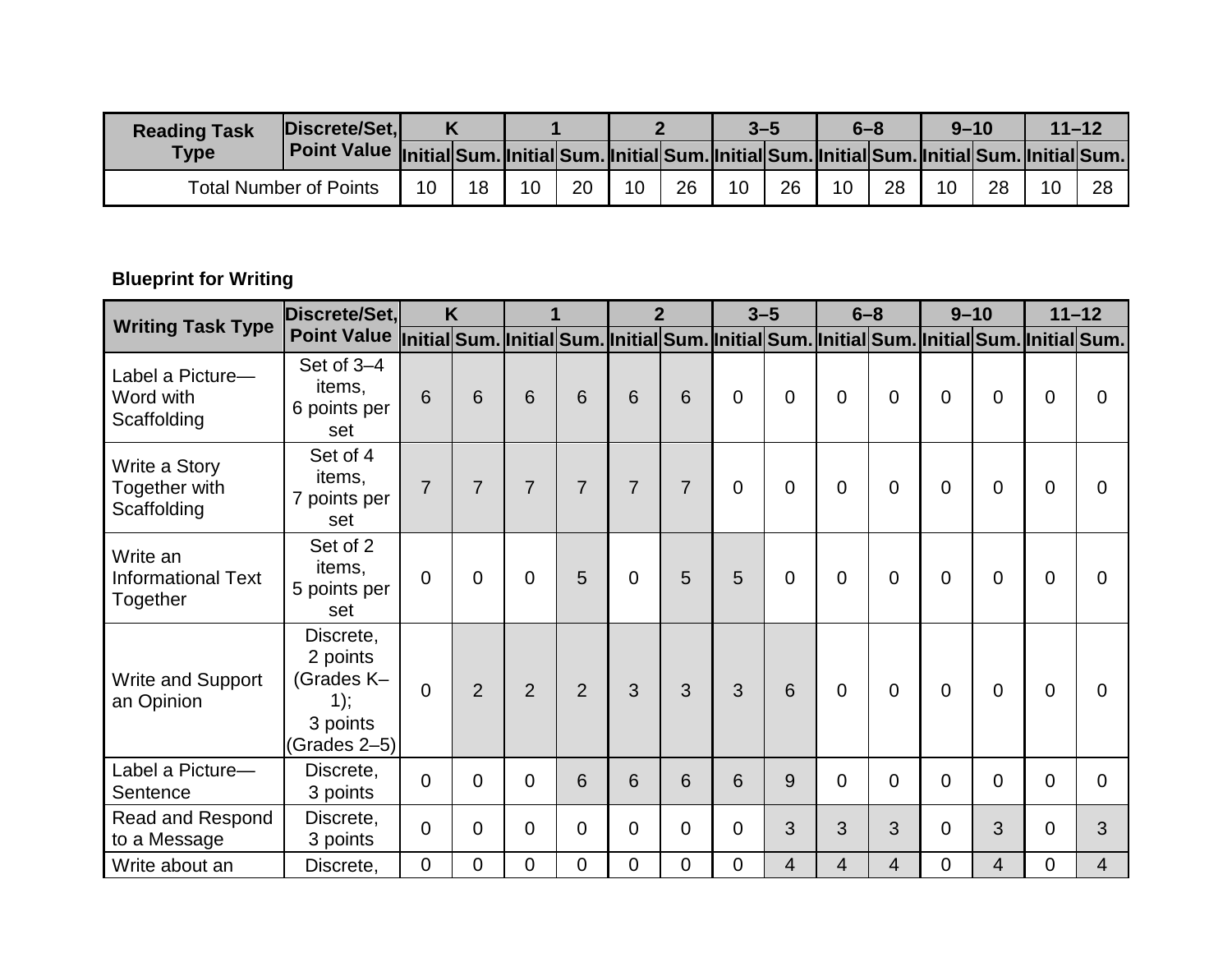| <b>Writing Task Type</b>                                         | Discrete/Set.                                                                                          |                | K              |    |             |                | $\boldsymbol{p}$ |                | $3 - 5$ | $6 - 8$        |    |                | $9 - 10$       |                | $11 - 12$ |
|------------------------------------------------------------------|--------------------------------------------------------------------------------------------------------|----------------|----------------|----|-------------|----------------|------------------|----------------|---------|----------------|----|----------------|----------------|----------------|-----------|
|                                                                  | Point Value Initial Sum. Initial Sum. Initial Sum. Initial Sum. Initial Sum. Initial Sum. Initial Sum. |                |                |    |             |                |                  |                |         |                |    |                |                |                |           |
| Experience                                                       | 4 points                                                                                               |                |                |    |             |                |                  |                |         |                |    |                |                |                |           |
| Write about<br>Academic<br>Information (Writing<br>with Reading) | Set of 2<br>items,<br>6 points per<br>set                                                              | 0              | 0              | 0  | $\mathbf 0$ | $\overline{0}$ | $\overline{0}$   | $\overline{0}$ | 0       | $\mathbf{0}$   | 6  | $\overline{0}$ | 6              | 0              | 6         |
| Justify an Opinion                                               | Discrete,<br>4 points                                                                                  | $\overline{0}$ | $\Omega$       | 0  | 0           | 0              | $\overline{0}$   | $\overline{0}$ | 0       | $\Omega$       | 4  | 4              | 4              |                |           |
| Summarize a<br>Presentation<br>(Writing with<br>Listening)       | Discrete,<br>4 points                                                                                  | $\overline{0}$ | $\overline{0}$ | 0  | $\Omega$    | $\Omega$       | $\overline{0}$   | $\Omega$       | 0       | $\Omega$       | 4  | 4              | $\overline{4}$ |                |           |
| <b>Total Number of Task Types</b>                                |                                                                                                        | 2              | 3              | 3  | 5           | 4              | 5                | 3              | 4       | $\overline{2}$ | 5  | $\overline{2}$ | 5              | 2              | 5         |
|                                                                  | <b>Total Number of Items</b>                                                                           | 8              | 9              | 9  | 13          | 11             | 13               | 5              | 7       | $\overline{2}$ | 6  | 2              | 6              | $\overline{2}$ | 6         |
|                                                                  | <b>Total Number of Points</b>                                                                          | 13             | 15             | 15 | 26          | 22             | 27               | 14             | 22      |                | 21 | 8              | 21             | 8              | 21        |